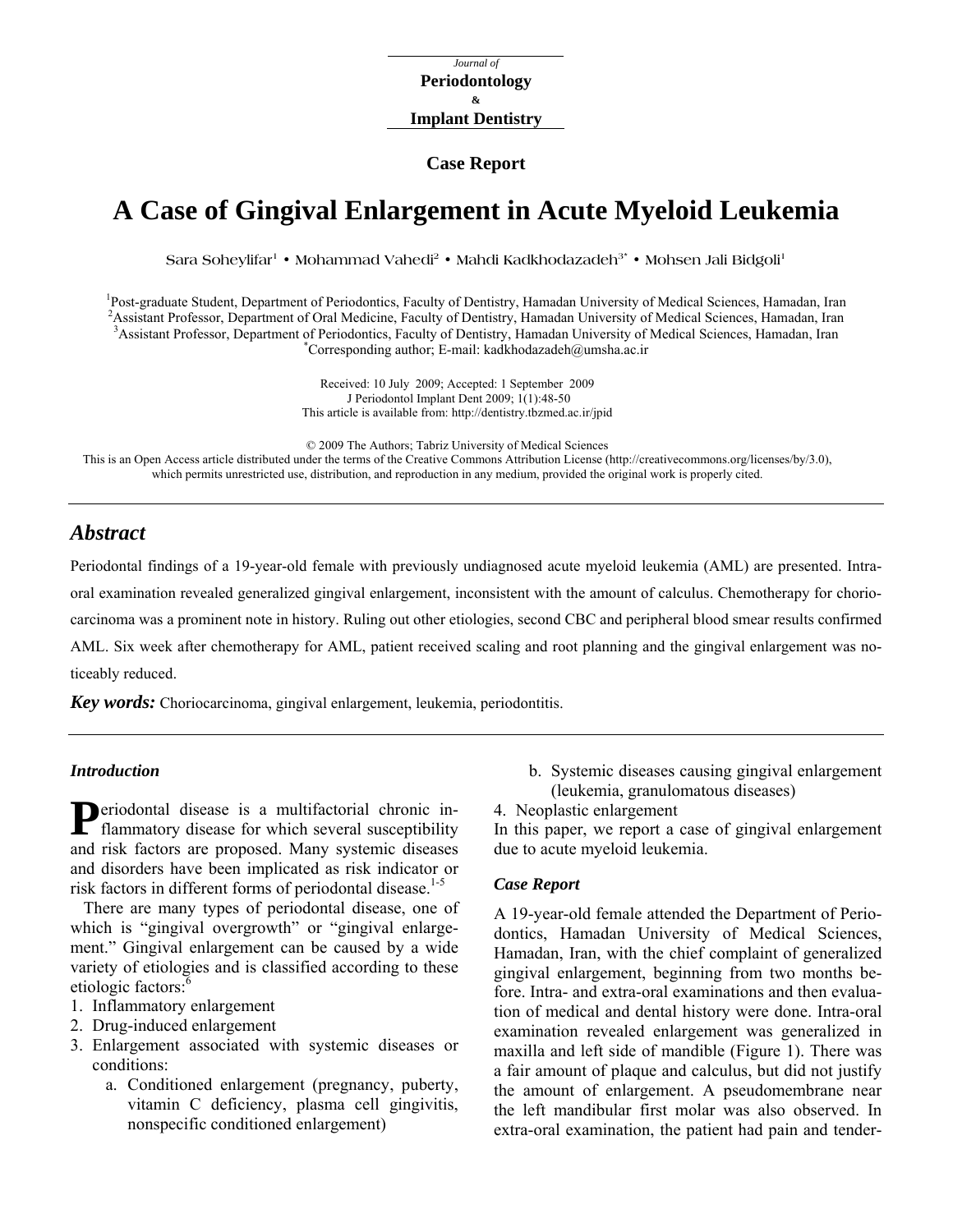

**Figure 1. Generalized gingival enlargement.** 

ness in supraclavicular lymph nodes as well as a pale appearance. Evaluation of medical history revealed that the patient was under chemotherapy for 1 year ending 5 months before, for a curetted mole which had appeared during pregnancy and converted to choriocarcinoma.

Patient had severe pain in the left mandibular first molar since 3 months before, for which she had not sought dental care. Scaling had been done by a general dentist for gingival enlargement, but the enlargement had persisted.

A complete blood count (CBC) was ordered for the patient and the results were as follows: white blood cell (WBC): 9000; RBC: 3.8; Neutrophils: 53%; Lymphocytes: 47%; Hemoglobine (Hb): 9.8; Hematocrit: 28; and MCV: 73.7.

The following differential diagnoses were considered: Inflammatory enlargement, drug-induced enlargement, conditioned enlargement, systemic enlargement, and neoplastic enlargement. Because of unilateral chewing due to tooth pain and subsequent plaque accumulation, an inflammatory nature of the enlargement was suspected. However, generalized enlargement in maxilla and lack of consistency between local factors and amount of enlargement resulted in doubting to this etiology. There was no history of consumption of hydantoins/other anticonvulsants, calcium channel blockers or Cyclosporine A. In addition, no immune suppressants were used during the course of chemotherapy that would result in gingival hyperplasia. Furthermore, hyperplasia had started three months after the end of chemotherapy. Gingival enlargement due to pregnancy was ruled out as a new  $\beta$ -HCG "pregnancy hormone" test proved negative.

Clinical symptoms indicated a probability for leukemia and leukemic enlargement. The result of CBC showed normal WBC count and differential. However, considering the amount of hemoglobin and percent of hematocrit, another CBC and a peripheral blood smear (PBS) was ordered. Another β-HCG test was ordered after consultation with a specialist. Results were as follows: WBC: 30000; hemoglobin: 9.5; Platelet: 15000; β-HCG: negative; blast cells (peripheral blood smear): 94%. PBS was checked another time to confirm the results. Therefore, the diagnosis of acute myeloid leukemia (AML) was established and the patient was referred to an oncologist.

Oral hygiene instruction was given to the patient and 0.2% chlorhexidine was prescribed. Scaling and root planning was postponed since the treatment needs a minimum platelet count of 60000 in this condition.

Further tests such as bone marrow aspiration and biopsy were done by the oncologist, and the patient was hospitalized with a diagnosis of AML type M5.

After a period of chemotherapy, 6 weeks after the first visit, gingival enlargement had decreased (Figure 2). With a platelet count of 75000, scaling and root planning was performed. The patient, however, died after two weeks as a result of delayed treatment of AML.

#### *Discussion*

All blood cells play an essential role in the maintenance of a healthy periodontium. WBCs are involved in inflammatory reactions and are responsible for cellular defense against microorganisms as well as for proinflammatory cytokine release. The leukemia is a malignant neoplasia of WBC precursors characterized by (1) diffuse replacement of the bone marrow with proliferating leukemic cells, (2) abnormal numbers and forms of immature WBCs in the circulating blood, and (3) widespread infiltrates in the liver, spleen, lymph nodes, and other body sites.<sup>7</sup>



**Figure 2. Six weeks after the first visit.**